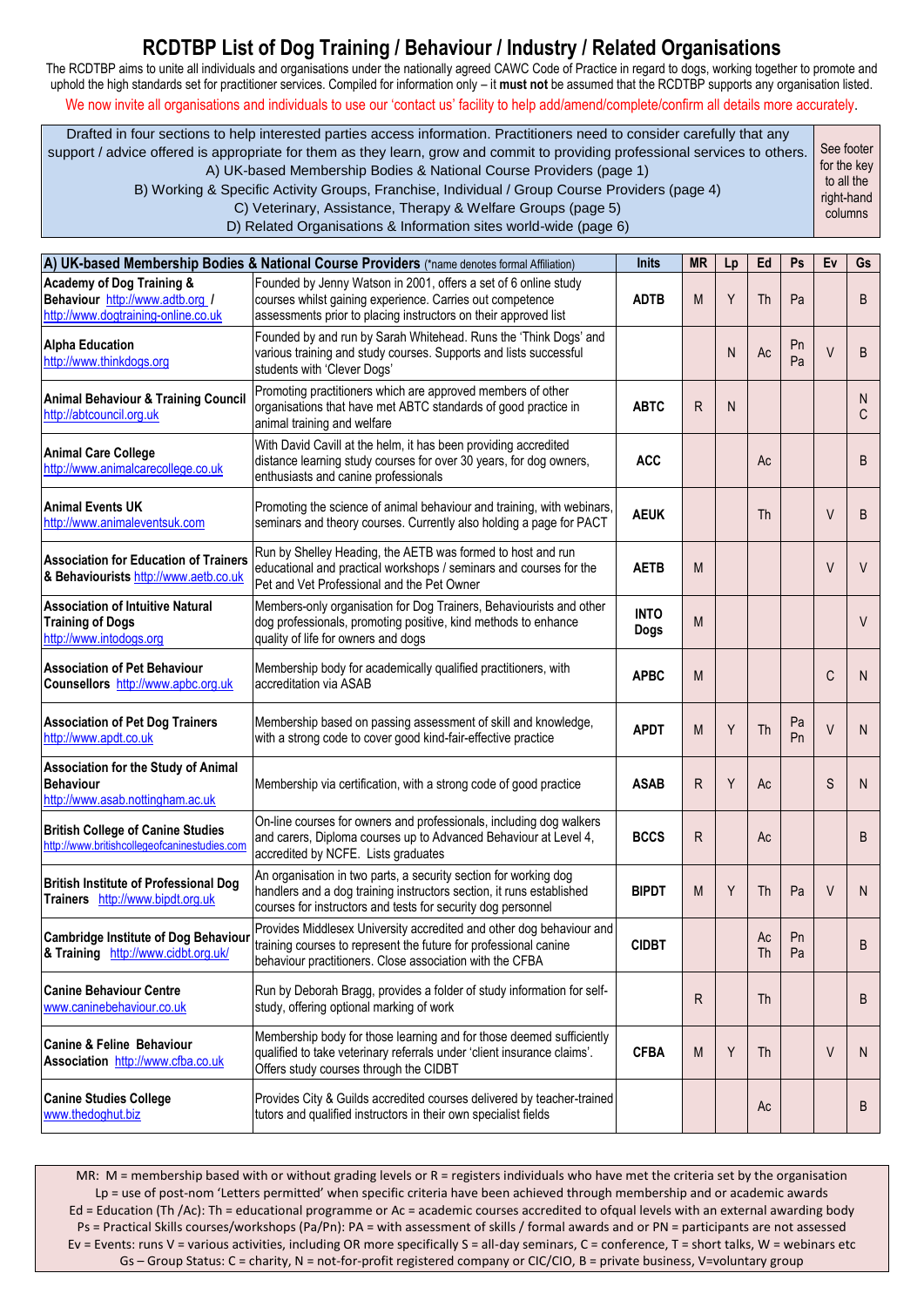The RCDTBP aims to unite all individuals and organisations under the nationally agreed CAWC Code of Practice in regard to dogs, working together to promote and uphold the high standards set for practitioner services. Compiled for information only – it **must not** be assumed that the RCDTBP supports any organisation listed. We now invite all organisations and individuals to use our 'contact us' facility to help add/amend/complete/confirm all details more accurately.

| <b>COAPE Association of Pet</b><br><b>Behaviourists &amp; Trainers</b><br>http://www.capbt.org                       | Membership body for graduates of COAPE courses, listing specifically<br>qualified pet behaviourists and trainers, offering a guarantee of quality<br>to pet owners seeking help                                 | <b>CAPBT</b>           | M | Y |           |          |        | N                |
|----------------------------------------------------------------------------------------------------------------------|-----------------------------------------------------------------------------------------------------------------------------------------------------------------------------------------------------------------|------------------------|---|---|-----------|----------|--------|------------------|
| <b>COAPE Centre of Applied Pet</b><br>Ethology http://www.coape.co.uk                                                | Runs accredited courses for dog trainers, behaviourists and veterinary<br>professionals. Set up CAPBT membership to support its graduates                                                                       | <b>COAPE</b>           |   |   | Ac        |          | V      | B                |
| <b>Compass Education</b><br>http://www.compass-education.co.uk                                                       | Under the leadership of David & Delores Montgommery, it provides<br>accredited Distance Learning Courses in Animal Behaviour                                                                                    |                        |   |   | Ac        |          |        | B                |
| Dog Welfare Alliance<br>http://dogwelfarealliance.com                                                                | Founded in 2013 as a not-for-profit organisation for anyone with a<br>commitment to compassionate, force-free training methods                                                                                  | <b>DWA</b>             | R |   |           |          |        | N <sub>1</sub>   |
| <b>Federation of Dog Trainers &amp; Canine</b><br>Behaviourists www.fdtcb.com                                        | Inactive?? may see letters in use<br>Founded by Ann Derizzio for those completing the City & Guilds<br>accredited college course, which she and others helped devise                                            | <b>FDTCB</b>           | M | Y |           |          |        | N                |
| <b>Guild of Dog Trainers</b><br>http://www.godt.org.uk                                                               | Registers experienced dog trainers who fulfil the stated criteria at two<br>levels of membership. It also offers a comprehensive range of<br>education courses for dog training and behaviour practitioners     | GoDT                   | M | Y | Th        |          |        | N                |
| <b>Institute for Animal Care Education</b><br>http://www.iace.org.uk                                                 | An international organisation that states aims to promote quality<br>education within the animal care industry                                                                                                  | <b>IACE</b>            | M | Y |           |          |        | N                |
| <b>Institute of Modern Dog Trainers</b><br>http://www.imdt.uk.com                                                    | Founded in 1999 by Steve Mann, offers a selection of educational<br>courses for the public and professionals and practical assessments to<br>register trainers for membership                                   | <b>IMDT</b>            | M | Y | Ac        | Pa<br>Pn | $\vee$ | B                |
| <b>Institute of Pet Behaviour</b><br>Consultants www.ipbc.com                                                        | Inactive?? Currently suspended, included as may see 'letters' in use                                                                                                                                            | <b>IPBC</b>            | M | Y | Th        |          |        | N                |
| <b>International Animal Behaviour</b><br>Training College http://www.iabtc.co.uk<br>/ http://iabtc-courses.co.uk     | Founded by Angela White, it states that it is dedicated to the education<br>of dog owners and those who are teaching them                                                                                       | <b>IABTC</b>           |   |   | Ac        | Pa<br>Pn | $\vee$ | B                |
| <b>International Canine Behaviourists</b><br>http://www.icb.global                                                   | Founded 2015 by Brigitta Barton in the UK as a non-profit organisation<br>promoting education, with webinars etc and offers a membership<br>under a strict code of ethics to ensure 'welfare never compromised' | <b>ICB</b>             | M | Y |           |          | V      | N                |
| <b>International Dog Behaviour &amp;</b><br><b>Training School</b><br>http://www.sheilaharper.co.uk                  | Founded and run by Sheila Harper, provides courses, talks, and<br>workshops in canine / human education                                                                                                         | <b>IDBTS</b>           |   |   | Th        | Pn       | $\vee$ | B                |
| <b>International Programme for Applied</b><br><b>Canine Studies</b><br>http://www.sheilaharper.co.uk                 | Run by Sheila Harper as above (IDBTS)                                                                                                                                                                           | <b>IPACS</b>           |   |   | Th        | Pn       | V      | B                |
| International School for Canine<br>Practitioners http://www.theiscp.com                                              | Lists graduate practitioners promoting positive force-free methods.<br>States that it educates students in the most up to date methods, with a<br>strong emphasis on positive dog training and rehabilitation   | <b>ISCP</b>            | R |   | <b>Th</b> |          | V      | B                |
| <b>International School for Canine</b><br>Psychology & Behaviour                                                     | As above ISAP, course provider                                                                                                                                                                                  |                        |   |   | Th        |          |        | B                |
| i-Train Dogs<br>http://www.itraindogs.uk                                                                             | One of a series of registers set up by David Cavill and the ACC for<br>judges, groomers, etc. The National Register of Dog Trainers &<br>Behaviourists is a free listing for those committed to the CAWC Code   | I-Train<br><b>Dogs</b> | R |   |           |          |        | N                |
| <b>Kennel Club</b><br>http://www.kennel-club.org                                                                     | A membership and consultative body, runs a business and Charitable<br>Trust. It holds dog breed and activity registers, runs Crufts, Discover<br>Dogs, GCDS, KCAI, YKC, canine activities and events etc        | KC                     | M |   |           |          |        | C<br>B<br>$\vee$ |
| <b>Kennel Club Accreditation Scheme</b><br>for Instructors in Dog Training &<br>Canine Behaviour http://www.kcai.org | Run by the KC, the scheme has an educational programme and an<br>assessment-based accreditation award for skill and knowledge,<br>leading to permitted use of letters KCAI with areas of expertise              | <b>KCAI</b>            | M | Y | Ac        | Pn       | V      | B                |
| <b>Learning About Dogs</b><br>http://www.learningaboutdogs.com                                                       | Led by Kay Laurence, it offers a range of courses for dog training and<br>clicker training enthusiasts at all levels of experience                                                                              | LAD                    |   |   | Th        | Pa<br>Pn | V      | B                |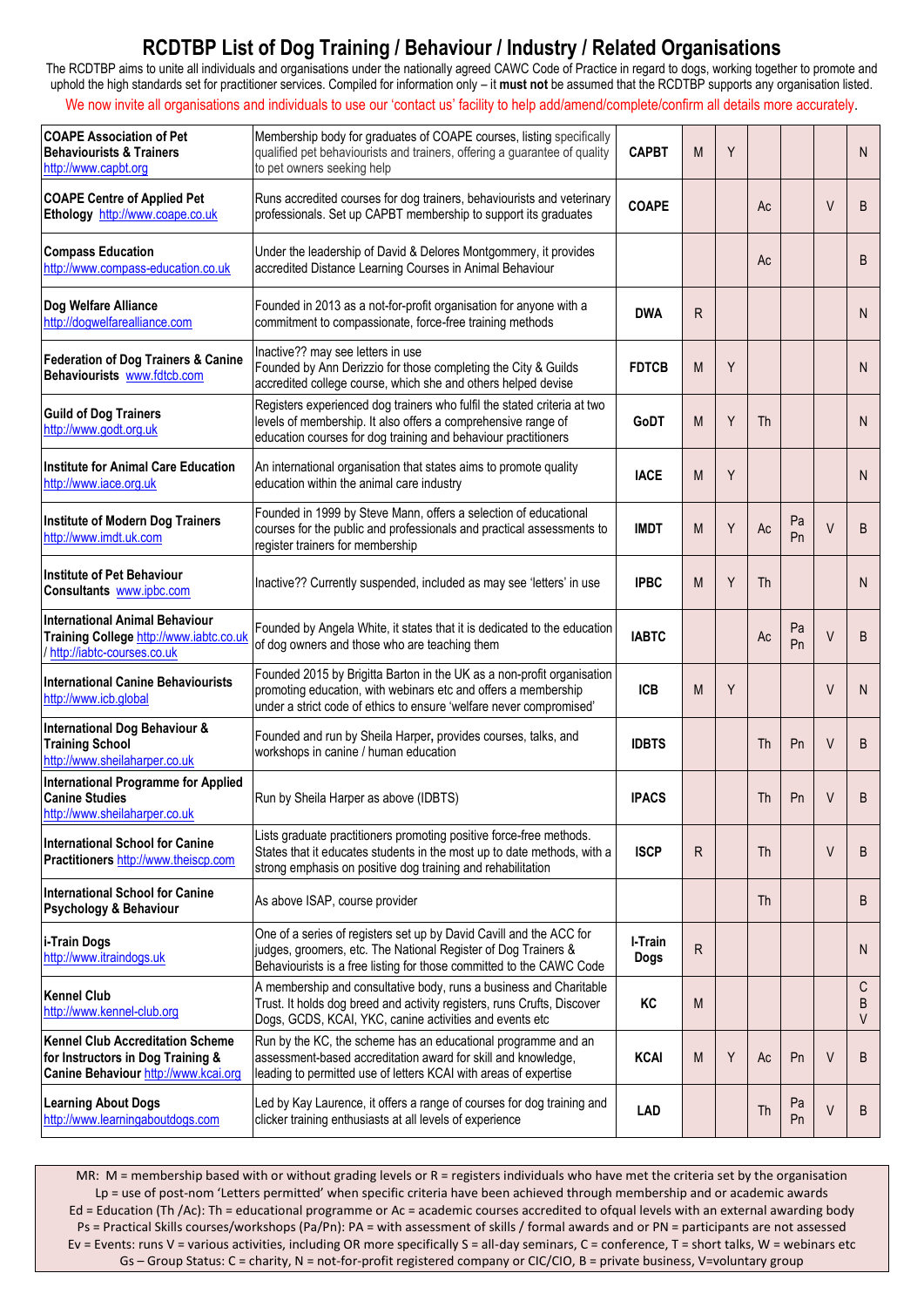The RCDTBP aims to unite all individuals and organisations under the nationally agreed CAWC Code of Practice in regard to dogs, working together to promote and uphold the high standards set for practitioner services. Compiled for information only – it **must not** be assumed that the RCDTBP supports any organisation listed. We now invite all organisations and individuals to use our 'contact us' facility to help add/amend/complete/confirm all details more accurately.

| <b>Learning about Animals</b><br>http://www.learningaboutanimals.co.uk                                                                                                                                                                                                                                                                                                  | Run by Suzanne Rogers, it aims to provide information and promote<br>interest in the welfare and behaviour of animals through seminars and<br>workshops given by a range of experts                                        | LAA                              |              |            |            |          | V      | B      |
|-------------------------------------------------------------------------------------------------------------------------------------------------------------------------------------------------------------------------------------------------------------------------------------------------------------------------------------------------------------------------|----------------------------------------------------------------------------------------------------------------------------------------------------------------------------------------------------------------------------|----------------------------------|--------------|------------|------------|----------|--------|--------|
| Pet Education, Training & Behaviour<br>Council http://www.petbc.org                                                                                                                                                                                                                                                                                                     | A consultative organisation to represent member organisations, that<br>represent trainers and behaviour advisors                                                                                                           | <b>PET<sub>bc</sub></b>          | $\mathsf{R}$ |            |            |          | $\vee$ | N      |
| <b>Pet Dog Training Instructors</b><br>http://www.pdti.org                                                                                                                                                                                                                                                                                                              | Membership body with grades to acknowledge expertise, runs awards<br>courses to assess instructing skills and canine knowledge, an annual<br>conference and various practical workshops                                    | <b>PDTI</b>                      | M            | Y          | Th<br>(Ac) | Pa<br>Pn | $\vee$ | N      |
| <b>Professional Association of Applied</b><br>Canine Trainers http://www.paact.co.uk                                                                                                                                                                                                                                                                                    | Created by Stan Rawlinson (Dog Listener) in the belief that modern<br>trainers require behavioural skills and behaviourists must be able to<br>handle and train dogs in obedience and all should continue to learn         | <b>PAACT</b>                     | M            | Y          |            |          | V      | B      |
| <b>Professional Association of Canine</b><br>Trainers Temporary web page at:<br>http://www.animaleventsuk.com/pact                                                                                                                                                                                                                                                      | Founded in 2016 by a group of qualified, experienced trainers, to<br>provide theoretical and practical training for people wishing to become<br>dog trainers                                                               | <b>PACT</b>                      |              |            | Th         | Pn       | V      | $\vee$ |
| <b>Pet Professional Guild British Isles</b><br>http://www.petprofessionalguild.com<br>http://www.ppgbi.com                                                                                                                                                                                                                                                              | Association for Force-Free Pet Professionals, a membership<br>organisation for those committed to results-based, science-based<br>force-free training and pet care                                                         | <b>PPG</b><br>or<br><b>PPGBI</b> | M            |            |            |          | V      | $\vee$ |
| *QIDTI Association (Qualified<br>International Dog Training Instructors)<br>www.qidti.weebly.com                                                                                                                                                                                                                                                                        | Founded by John Rogerson 2017 a membership association for those<br>with proven wide-ranging levels of knowledge and skill, and for those<br>that wish to reach the standard set, for support as they learn                | QIDTI                            | M            | Υ          |            |          |        | N.     |
| <b>Registration Council for Dog Training</b><br>& Behaviour Practitioners<br>http://www.reg-council-dtbp.uk                                                                                                                                                                                                                                                             | The official body for the registration of all Individuals & Organisations<br>who wish to voluntarily sign up to the nationally-agreed CAWC Code<br>of Practice in regard to dogs, to uphold the standards set by it (2010) | <b>RCDTBP</b>                    | R            |            |            |          |        | $\vee$ |
| <b>Society for Companion Animal</b><br>Studies http://www.scas.org.uk                                                                                                                                                                                                                                                                                                   | Established 1979 to promote the study of human-companion animal<br>interaction and raise awareness of the importance of pets in society                                                                                    | <b>SCAS</b>                      | M            |            | Ac         |          |        | N.     |
| The Canine Consultant Specialist<br>Group http://www.ccsg.dog                                                                                                                                                                                                                                                                                                           | Founded in 2010 by Lez Graham and Ross McCarthy et al. It provides<br>workshops, courses and seminars for canine professionals; nurturing<br>knowledge and promoting excellence                                            | <b>CCSG</b>                      |              |            |            |          | $\vee$ | B      |
| The Canine Training & Behaviour<br>Society http://www.tctbs.org                                                                                                                                                                                                                                                                                                         | Society of canine trainers and behavioural therapists rebranded 2014<br>- previously UK Registry of Canine Behaviourists                                                                                                   | <b>TCTBS</b>                     | M            |            |            |          |        | N      |
| The Dog Safety Education Executive<br>www.dogsee.org                                                                                                                                                                                                                                                                                                                    | Founded 2011 by Lez Graham and Ross McCarthy, as a consultation<br>group, to provide information on 'safety around dogs' and training for<br>workers, professionals, children and others                                   | <b>DogSEE</b>                    |              |            |            |          | V      |        |
| <b>UK Registry of Canine Behaviourists</b><br>http://www.ukrcb.org                                                                                                                                                                                                                                                                                                      | Founded 1992 as a membership body of canine behavioural therapists<br>practicing throughout Great Britain Renamed 2014: TCTBS                                                                                              | <b>UKRCB</b>                     | M            |            |            |          |        | N.     |
| Universities & Colleges - government run. Many now offer foundation, higher and degree level Animal Behaviour and or<br>Training Courses. University of Southampton http://www.soton.ac.uk the first post-graduate course in animal behaviour,<br>and Bishop Burton, University of Hull http://www.bishopburton.ac.uk the first to offer canine specific higher courses |                                                                                                                                                                                                                            |                                  |              | H &<br>Deg | Ac         |          |        | B      |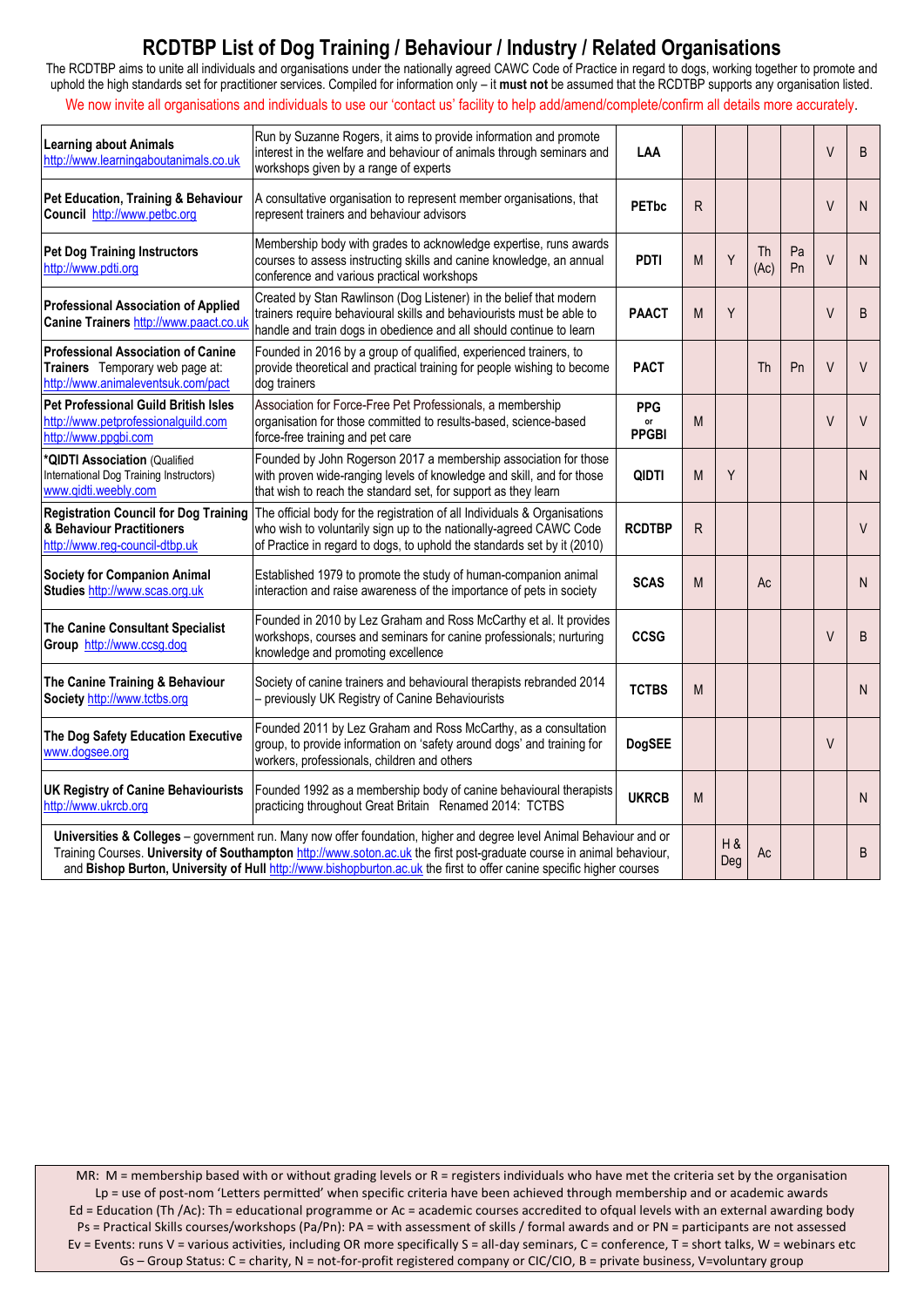The RCDTBP aims to unite all individuals and organisations under the nationally agreed CAWC Code of Practice in regard to dogs, working together to promote and uphold the high standards set for practitioner services. Compiled for information only – it **must not** be assumed that the RCDTBP supports any organisation listed.

We now invite all organisations and individuals to use our 'contact us' facility to help add/amend/complete/confirm all details more accurately.

|                                                                                                                     | B) Working & Specific Activity Groups, Franchise, Individual & Small Group Course Providers                                                                                                                                                       |                        | <b>MR</b> | Lp | Ed | Ps       | Ev     | Gs     |
|---------------------------------------------------------------------------------------------------------------------|---------------------------------------------------------------------------------------------------------------------------------------------------------------------------------------------------------------------------------------------------|------------------------|-----------|----|----|----------|--------|--------|
| <b>Agility Club</b><br>http://agilityclub.org                                                                       | The Club has been in the forefront since the early days of the sport<br>and since 1992, has run a 4-day seminar / examination annually<br>awarding success as an 'Agility Club Approved Instructor' (ACAI)                                        | <b>Agility</b><br>Club | M         | Y  |    | Pn<br>Pa | W      | V      |
| <b>Associated Sheep, Police &amp; Army</b><br>Dog Society / Working Trials Society<br>http://www.workingtrials.info | Founded in 1919, it was fully responsible for the development and<br>running of Working Trials 1924 - the late 1950's. Over the last 35<br>years, ASPADS has continued running trials all over the country                                        | <b>ASPADS</b>          | R         |    |    |          | $\vee$ | V      |
| <b>Assistance Dogs UK</b><br>http://www.assistancedogs.org.uk                                                       | Organisation set up to support and represent various Assistance Dogs<br>charities                                                                                                                                                                 | <b>ADUK</b>            |           |    |    |          |        | C<br>N |
| <b>British Association of German</b><br>Shepherd Dogs http://www.bagsd.net                                          | Formed in 1933 as an Association of German Shepherd Dog Owners<br>who banded together for the good of the breed. Runs an established<br>structured programme to 'qualify' member Instructors                                                      | <b>BAGSD</b>           | R         |    | Th | Pa       | $\vee$ | N      |
| <b>British Police &amp; Services Canine</b><br>Association http://bpsca.net                                         | Formed in 1988, it was dissolved March 2017 due to inability to fill a<br>significant number of positions on the Association Committee, and<br>consequently an inability to meet aims, objectives, and liabilities                                | <b>BPSCA</b>           |           |    |    |          |        | V      |
| <b>Bark Busters UK</b><br>www.barkbusters.co.uk                                                                     | Bark Busters UK, is part of the international dog training franchise<br>group company founded around 1989. BB trainers work directly with<br>people in their home to build dog-family respect and trust                                           |                        | R         |    |    |          |        | B      |
| The Pet Industry Federation<br>http://www.petcare.org.uk                                                            | The PIF, the new name for the Pet Care Trade Association, combines<br>five specialist trade associations, include groomers, pet boarders, pet<br>retailers and manufacturers  as together the voice is stronger                                   | <b>PIF</b>             | M         |    |    |          |        | $\vee$ |
| The Clever Dog Company<br>http://www.cleverdogcompany.com                                                           | Set up by Sarah Whitehead for successful students of Alpha<br>Education courses, wishing to run classes as part of her national<br>network. Link courses through 'Think Dog' and Alpha Education                                                  |                        | R         |    | Th | Pa       | $\vee$ | B      |
| John Rogerson KCAI (WT*Beh*)<br>http://www.johnrogerson.com                                                         | Founder of the Northern Centre for Canine Behaviour. John is widely<br>acclaimed as the world's leading dog trainer, having pioneered the<br>majority of techniques that have become standard practice                                            |                        |           |    | Th | Pn       | $\vee$ | B      |
| <b>National Association of Security Dog</b><br>Users http://www.nasdu.co.uk                                         | Aiming to achieve and promote National Standards for all Trainers,<br>Handlers & Dogs used within the Security Industry and for those<br>concerned with the care, health, safety & welfare of dogs used                                           | <b>NASDU</b>           |           |    |    |          |        | V      |
| <b>National Search &amp; Rescue Dog</b><br>Association http://www.nsarda.org.uk                                     | An umbrella organisation representing Search Dog Associations in the<br>UK, Isle of Man and Eire. NSARDA holds the standards by which<br>search dogs are trained and qualified                                                                    | <b>NSRDA</b>           |           |    |    |          |        | V      |
| <b>National Training Inspectorate for</b><br><b>Professional Dog Users</b><br>http://www.ntipdu.org                 | Founded in 2002, provides training courses for the canine security<br>industry                                                                                                                                                                    | <b>NTIPDU</b>          |           |    |    |          |        | V      |
| Robert Alleyne's Dog Owners Club<br>course/                                                                         | Robert gives talks & workshops, and runs a 12-week (min) Instructor's<br>http://thedogownersclub.co.uk/instructor- Course in London, designed to help students achieve a level of<br>competence in instructing to run their own training sessions |                        |           |    |    | Pn<br>Pa |        | B      |
| <b>Puppy School</b><br>http://www.puppyschool.co.uk                                                                 | Set up and run by Gwen Bailey to provide training courses for those<br>who wishing to join her network of puppy schools. Gwen supports and<br>lists successful 'Tutors'                                                                           |                        | R         |    | Th | Pn<br>Pa | W      | B      |
| <b>The School of Canine Science</b><br>https://www.jo-rosie.com                                                     | Co-owned by Jo-Rosie and Nando Brown, it is an education provider<br>and currently runs training and behaviour courses across the world for<br>dog trainers, behaviourists and enthusiasts                                                        |                        |           |    | Th |          |        | B      |
| <b>Think Dog</b><br>http://www.thinkdog.org                                                                         | Sarah Whitehead set up Alpha Education and runs 'Think Dog'<br>educational training courses, supports and lists successful students,<br>runs the Clever Dog Company and network of trainers                                                       |                        |           |    | Ac |          | W      | B      |
| <b>Sheila Harper Limited</b><br>http://www.sheilaharper.co.uk/                                                      | Primary purpose to educate, in an ethical way, recognising dogs as<br>individuals. She runs the externally accredited International<br>Programme for Applied Canine Studies (IPACS)                                                               |                        |           |    | Th | Pn       | $\vee$ | B      |
| Victoria Stilwell Academy<br>https://www.vsdogtrainingacademy.com                                                   | Founded to promote healthy, positive relationships between pets &<br>people, whilst empowering dog training professionals with the tools,<br>knowledge and confidence to create thriving, profitable careers                                      | <b>VSDTA</b>           | M         |    | Th | Pn       | W      | B      |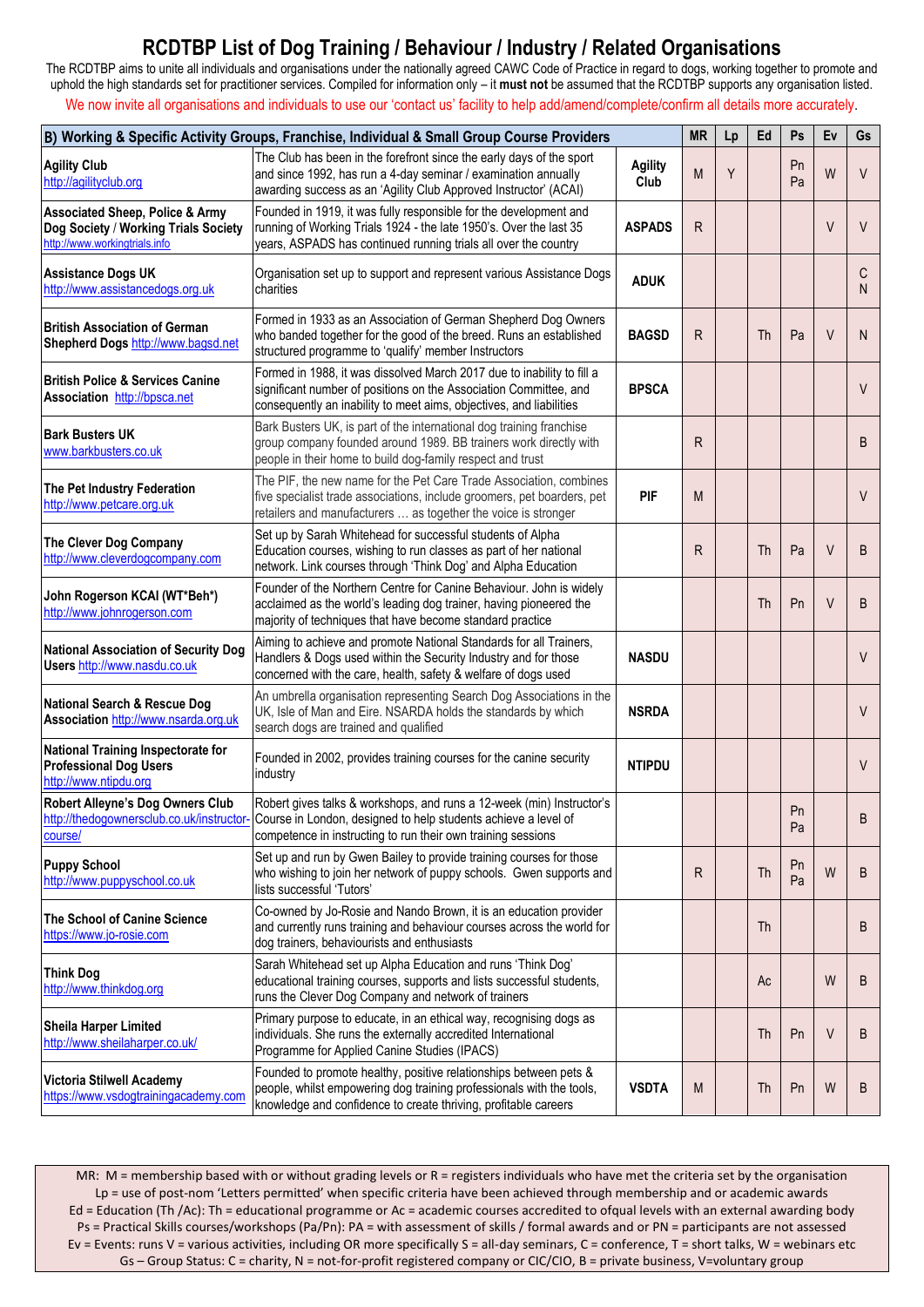The RCDTBP aims to unite all individuals and organisations under the nationally agreed CAWC Code of Practice in regard to dogs, working together to promote and uphold the high standards set for practitioner services. Compiled for information only – it **must not** be assumed that the RCDTBP supports any organisation listed.

We now invite all organisations and individuals to use our 'contact us' facility to help add/amend/complete/confirm all details more accurately.

|                                                                                                  | C) Veterinary, Assistance, Therapy & Welfare Groups / Organisations                                                                                                                                            |                | <b>MR</b>    | Lp | Ed            | Ps       | Ev           | Gs |
|--------------------------------------------------------------------------------------------------|----------------------------------------------------------------------------------------------------------------------------------------------------------------------------------------------------------------|----------------|--------------|----|---------------|----------|--------------|----|
| <b>Blue Cross</b><br>http://www.bluecross.org.uk                                                 | Besides its veterinary services, it provides useful information /<br>publications for dog owners and professionals                                                                                             |                |              |    |               |          | V            | C  |
| <b>Bowen Therapy Professional</b><br><b>Association</b><br>http://www.bowen-therapy.co           | The largest non-profit making professional organisation of Bowen<br>Technique therapists                                                                                                                       | <b>BTPA</b>    |              |    |               |          | $\vee$       | B  |
| <b>British Veterinary Association</b><br>http://www.bva.co.uk.                                   | The BVA is the voice of the British veterinary profession                                                                                                                                                      | <b>BVA</b>     |              |    |               |          | $\vee$       | N  |
| <b>BritishVeterinary Behaviour</b><br>Association http://www.bvba.org.uk                         | Formally CABSTG, exists to facilitate the exchange of information,<br>experiences and ideas between its members and offers advice to<br>other interested groups                                                | <b>BVBA</b>    |              |    |               |          | V            | N  |
| <b>BVA Animal Welfare Foundation</b><br>http://www.bva-awf.org.uk                                | The veterinary profession's charity committed to improving the welfare<br>of animals through veterinary science, education and debate, funded<br>by voluntary contributions                                    | <b>BVA-AWF</b> |              |    |               |          | V            | С  |
| Canine Partners (for Independence)<br>https://caninepartners.org.uk                              | A registered charity that transforms the lives of people with physical<br>disabilities by partnering them with assistance dogs                                                                                 | <b>CPI</b>     |              |    |               |          |              | C  |
| <b>Companion Animal Behaviour</b><br>Therapy Study Group, now the BVBA<br>http://www.bvba.org.uk | Formed in the mid 90's, exists to facilitate the exchange of information,<br>experiences and ideas between its members and offers advice to<br>other interested groups. Renamed BVBA                           | <b>CABTSG</b>  |              |    |               |          | V            | N  |
| <b>Companion Animal Welfare Council</b><br>http://www.cawc.org.uk Inactive                       | Currently inactive? - CAWC was set up to conduct independent<br>studies for government departments into the welfare, care and<br>treatment of companion animals                                                | <b>CAWC</b>    |              |    |               |          |              | N  |
| Dog AID (Assistance with Disability)<br>http://dogaid.org.uk/                                    | Set up 1992 by Delores Palmer & John Rogerson to supply trainers<br>who can help give pet dog owners the knowledge and skill to train their<br>own dog to assist them and to become a qualified Assistance Dog |                |              |    |               |          |              | V  |
| Dogs for Good<br>https://www.dogsforgood.org                                                     | An innovative charity set up in 1986 to provide training for assistance<br>dogs, and explores ways dogs can help people overcome specific<br>challenges, enrich and improve lives of families and communities  |                |              |    |               |          |              | C  |
| Dogs Trust<br>https://www.dogstrust.org.uk                                                       | Formerly, the NCDL (National Canine Defence League) founded 1891<br>to protect dog from torture & ill-usage of every kind, and has been<br>involved in all legislation affecting dogs during that time         |                |              |    |               |          | $\vee$       | C  |
| Dogs Trust Dog School<br>http://www.dogstrustdogschool.org.uk                                    | Experienced trainers provide high quality, welfare friendly advice on<br>dog training and behaviour during fun, educational classes                                                                            |                |              |    |               |          |              | N  |
| <b>Galen Therapy Centre</b><br>http://www.caninetherapy.co.uk/                                   | Established 2002, it specialises in treating dogs with chronic muscular<br>pain. It also runs accredited courses for dog owners, trainers, myo-<br>therapists and other professionals                          |                | ${\sf R}$    |    | $\mathsf{Ac}$ | Pn<br>Pa | $\mathsf{V}$ | R  |
| <b>Guide Dogs for the Blind Association</b><br>http://www.guidedogs.org.uk                       | States that they will not rest until people who are blind or partially<br>sighted can enjoy the same freedom of movement as everyone else                                                                      | <b>GDBA</b>    | $\mathsf{R}$ |    |               |          | V            | С  |
| <b>Canine Hydrotherapy Association</b><br>http://www.canine-hydrotherapy.org                     | CHA members hold Nationally Accredited Qualifications in Small<br>Animal Hydrotherapy. Centres are inspected by a CHA representative<br>to ensure that they meet the highest standards their patients deserve. | <b>CHA</b>     | R            |    |               |          |              | N  |
| <b>Hawksmore Hydrotherapy Centre</b><br>http://www.hawksmoorhydrotherapy.com                     | Established in 2000, provides accredited courses and training for<br>hydro-therapists                                                                                                                          |                | R            |    | Ac            | Pn<br>Pn | V            | B  |
| <b>Hearing Dogs for Deaf People</b><br>https://www.hearingdogs.org.uk                            | Founded at Crufts 1982 as a 3yr pilot by Bruce Fogle & Lady Beatrice<br>Wright with help from Tony Blunt and Gill Lacey, became established<br>grown beyond expectations and never looked back                 |                |              |    |               |          | $\vee$       | С  |
| International Aid for the Protection &<br><b>Welfare of Animals</b><br>http://www.iapwa.org      | A UK registered charity dedicated to creating a better future for<br>animals in need, involved in running projects since 2008 world-wide                                                                       | <b>IAPWA</b>   |              |    |               |          | V            | C  |